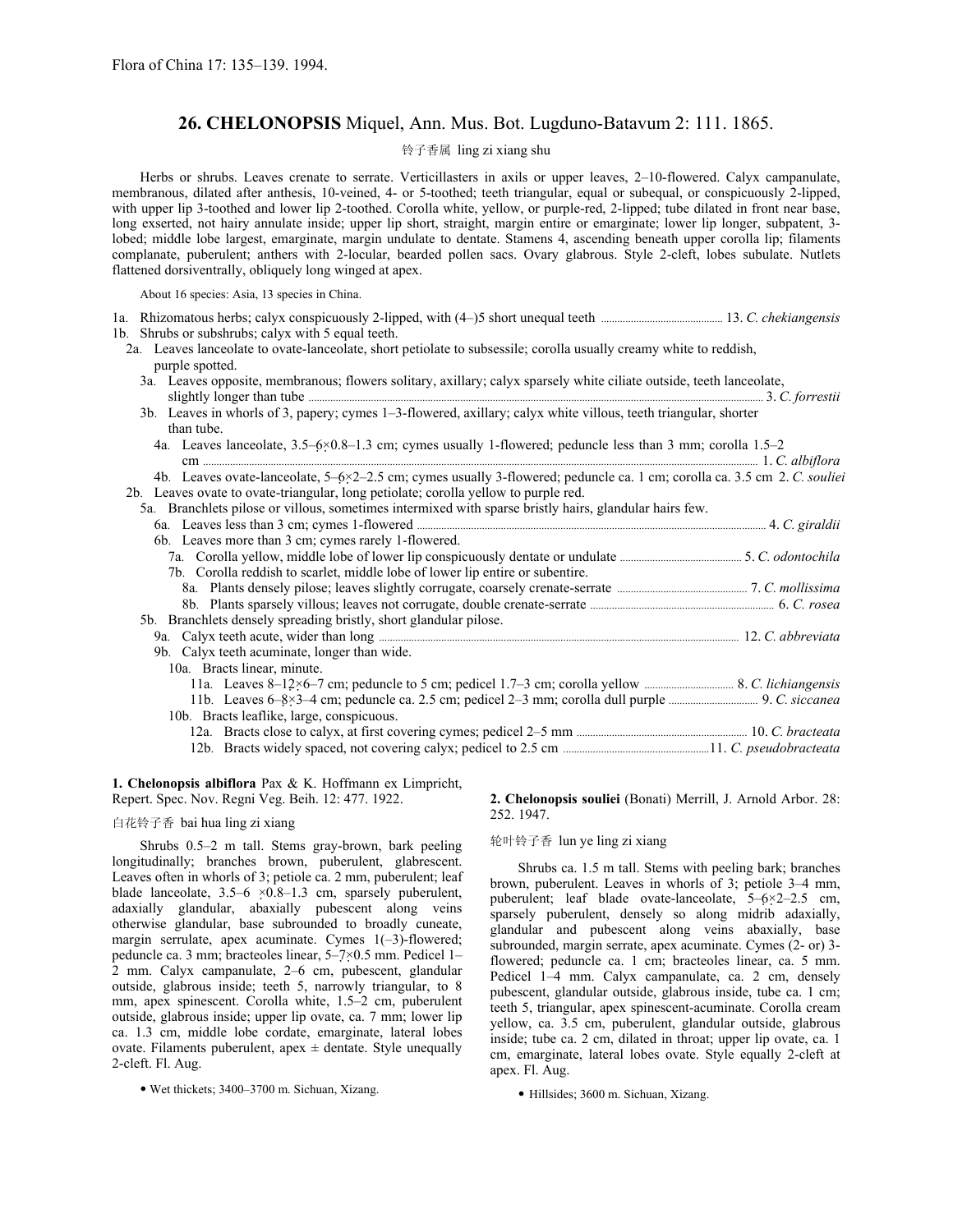**3. Chelonopsis forrestii** Anthony, Notes Roy. Bot. Gard. Edinburgh 15: 239. 1927.

#### 大萼铃子香 da e ling zi xiang

*Chelonopsis odontochila* Diels subsp. *forrestii* (Anthony) Kudô.

Shrubs 1–2 m tall. Stems straw colored, bark peeling; branches sparsely pubescent to subglabrous, yellow-brown when dry. Leaves opposite; petiole ca. 5 mm; leaf blade ovate-lanceolate,  $4-\overline{7} \times 2-2.5$  cm, sparsely pubescent adaxially, sparsely white pubescent and glandular abaxially, base slightly asymmetrical, rounded to cordate, margin shallowly serrate to subentire, ciliate, apex acuminate. Cymes 1-flowered; peduncle slender, 1–2.5 cm; bracteoles 2, at midpoint of pedicel, linear, ca. 5 mm. Pedicel ca. 3 mm. Calyx campanulate, ca. 2.3 cm, papery, with sparse white cilia outside, glabrous inside, tube ca. 1 cm; teeth 5, lanceolate, margin white ciliate, apex acuminate, spine tipped. Corolla ca. 3 cm, creamy white, tinged purple or red with purple lines on tube, sparsely pubescent outside, glabrous inside; tube ca. 2.2 cm, gradually dilated at apex; upper lip oblate, ca. 5×8 mm, emarginate; middle lobe of lower lip largest, ca. 8×7 mm, lateral lobes ca. 5 mm wide. Filaments puberulent. Style equally 2-cleft. Fl. Jul.

• Forests, streamside thickets; 2800–3100 m. Sichuan.

**4. Chelonopsis giraldii** Diels, Bot. Jahrb. Syst. 36, Beibl. 82: 94. 1905.

### 小叶铃子香 xiao ye ling zi xiang

Shrubs 1–2 m tall. Stems subterete, striate, densely puberulent, much branched; branches slender. Petiole 1–2 cm, densely puberulent; leaf blade ovate to ovate-triangular, 2.5– 4×1.8–2.5 cm, villous-hispid, base rounded, margin sparsely incised-serrate, occasionally double serrate, apex acute. Cymes 1(–3)-flowered, densely puberulent; peduncle 1–1.4 cm; bracteoles linear-lanceolate, ca. 1×1.5 mm, puberulent abaxially. Pedicel ca. 2 mm. Calyx campanulate, ca. 1.8 cm, puberulent outside, glabrous inside, tube ca. 1.5 cm; teeth 5, triangular, ca. 5 mm, apex acuminate. Corolla ca. 3 cm, densely pubescent except at base outside, glabrous inside; tube ca. 2.6 cm, much exserted, dilated at throat; upper lip ovate, ca. 4 mm; middle lobe of lower lip obcordate, emarginate. Filaments puberulent. Style equally 2-cleft. Immature nutlets dark brown, striate. Fl. Oct.

• Thickets in valleys; 800 m. Gansu, Shaanxi.

**5. Chelonopsis odontochila** Diels, Notes Roy. Bot. Gard. Edinburgh 5: 240. 1912.

#### 齿唇铃子香 chi chun ling zi xiang

Shrubs 1–2 m tall. Stems densely pubescent, sometimes also sparsely bristly. Petiole 1.5–2 cm, pubescent; leaf blade ovate, 3–8×1.5–5 cm, pilose, base cordate, margin finely crenate-serrate, slightly corrugate, apex subacuminate. Cymes (1–)3-flowered, pubescent; peduncle 1–2 cm; bracteoles leaflike to linear or linear-lanceolate, 4–6 mm, ciliate. Pedicel 5–7 mm. Calyx campanulate, ca. 1 cm in flower, to 1.5 cm in fruit, sparsely pubescent outside, glabrous inside, tube ca. 8 mm; teeth 5, triangular to broadly triangular, equal, ca. 2 mm, apex mucronate-acuminate. Corolla yellow, ca. 3.2 cm, puberulent outside, glabrous inside; tube ca. 2.2 cm, dilated in throat; upper lip ca. 3 mm, emarginate; lower lip larger, middle lobe slightly undulate to conspicuously dentate. Filaments puberulent. Style glabrous, equally 2-cleft. Nutlets black-brown, ovoid-ellipsoid, ca. 1×2.5 mm, flattened, winged at apex, striate.

• Dry thickets in valleys; 1400–2500 m. Sichuan, Yunnan.

- 1a. Leaves 3–5×1.5–3 cm; bracteoles linear lanceolate; calyx teeth triangular, mucronate acuminate; middle lobe of lower corolla lip conspicuously dentate ............................. 5a. var. *odontochila*
- 1b. Leaves to 8×5 cm; bracteoles leaflike to linear; calyx teeth broadly triangular, acuminate; middle lobe of lower corolla lip slightly undulate to dentate 5b. var. *smithii*

#### **5a. Chelonopsis odontochila** var. **odontochila**

齿唇铃子香 chi chun ling zi xiang

Leaves 3–5×1.5–3 cm. Bracteoles linear-lanceolate. Calyx teeth triangular, mucronate-acuminate. Middle lobe of lower corolla lip conspicuously dentate. Fl. Sep-Oct, fr. Oct-Nov.

• Dry thickets in valleys; 1400–2000 m. Sichuan, Yunnan.

**5b. Chelonopsis odontochila** var. **smithii** (Kudô) C. Y. Wu, Acta Phytotax. Sin. 8: 29. 1959.

钝齿变种 dun chi bian zhong

*Chelonopsis odontochila* Diels subsp. *smithii* Kudô, Mem. Fac. Sci. Taihoku Imp. Univ. 2: 154. 1929.

Leaves to  $8 \times 5$  cm. Bracteoles leaflike to linear. Calyx teeth broadly triangular, acuminate. Middle lobe of lower corolla lip slightly undulate to dentate.

• Dry thickets in valleys; 1800–2500 m. Sichuan, Yunnan.

**6. Chelonopsis rosea** W. Smith, Notes Roy. Bot. Gard. Edinburgh 9: 93. 1916.

### 玫红铃子香 mei hong ling zi xiang

*Chelonopsis odontochila* Diels subsp. *rosea* (W. Smith) Kudô.

Shrubs 1–2 m tall. Branches robust, densely villous. Petiole 1–4.5 cm, densely villous; leaf blade broadly ovate, 3–  $8\times2-5.5$  cm, glandular, villous adaxially, densely so mainly along veins abaxially, base cordate, margin double crenateserrate, apex short acuminate. Cymes densely villous, usually 3-flowered; peduncle  $0.5-1.5$  cm; bracteoles  $\pm$  linear, 5-8 mm, densely villous. Pedicel 3–5 mm. Calyx tubularcampanulate, 1.2–1.4 cm in flower, 1.5–2.5 cm in fruit, densely pubescent outside, glabrous except for pubescent teeth inside; teeth 5, triangular to narrowly triangular, apex mucronate-acuminate. Corolla rose to purple-red, 3–4×0.8– 1.2 cm, densely pubescent outside, glabrous inside; upper lip ca.  $3\times7$  mm, subentire; middle lobe of lower lip ca.  $6\times10$  mm, subentire, lateral lobes ca. 3×5 mm. Filaments puberulent. Style subequally 2-cleft. Nutlets brown, oblong, ca. 11×4 mm, winged at apex, finely striate. Fl. Sep-Oct, fr. Nov-Dec.

• Open thickets; 1600–3100 m. Yunnan.

**7. Chelonopsis mollissima** C. Y. Wu, Acta Phytotax. Sin. 10: 151. 1965.

多毛铃子香 duo mao ling zi xiang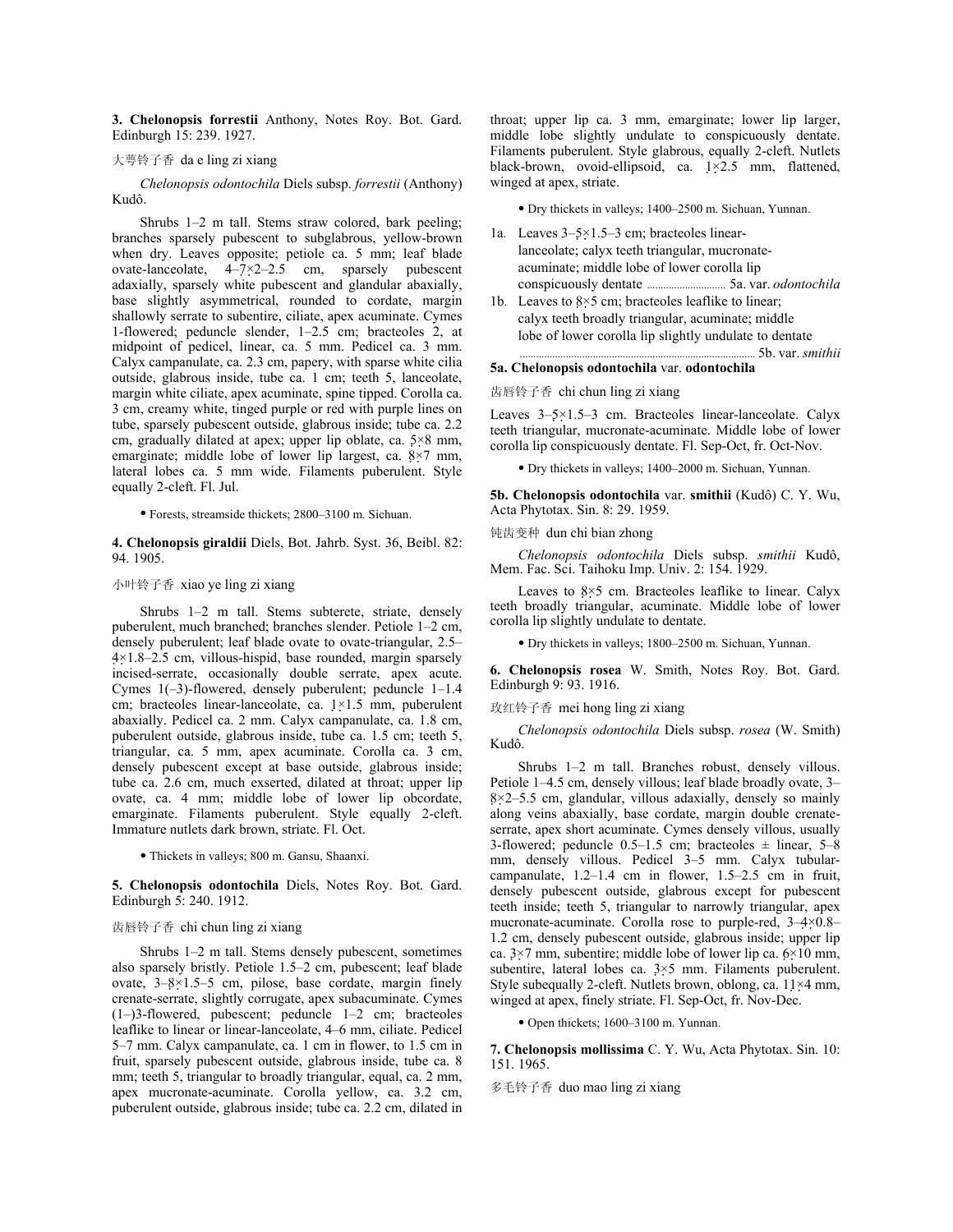Shrubs ca. 1 m tall, densely pilose. Branches subterete. Petiole 1.5–2.5 cm; leaf blade ovate-orbicular, 3–5×2.5–4.5 cm, base subcordate, margin coarsely crenate-serrate, apex acute. Cymes solitary or paired, or terminal on leafy axillary branchlets, 1–3-flowered; peduncle 4–8 mm; bracteoles ovate to oblanceolate, ca. 7×2–3 mm. Pedicel 1–2 mm. Calyx campanulate, ca. 1.5 cm, puberulent inside, accessory teeth slightly enlarged below sinus; teeth 5, narrowly triangular, ca. 7 mm, apex spinescent-acuminate. Corolla rose to red, ca. 3.2 cm, pubescent outside, glabrous inside; tube ca. 2.5 cm, dilated at throat; upper lip ca. 3×7 mm, emarginate; lower lip ca. 0.9×1.5 cm, middle lobe largest, trapeziform, emarginate, lateral lobes ovate. Filaments finely pilose. Style glabrous, equally 2-cleft. Fl. Nov-Dec.

• Dry thickets on open slopes in valleys; 1200–1700 m. Yunnan.

**8. Chelonopsis lichiangensis** W. Smith, Notes Roy. Bot. Gard. Edinburgh 9: 92. 1916.

# 丽江铃子香 li jiang ling zi xiang

*Chelonopsis odontochila* Diels subsp. *lichiangensis* (W. Smith) Kudô.

Shrubs 1–3 m tall. Branches robust, striate, densely tawny bristly, finely glandular pilose. Petiole 4–5 cm, robust, bristly, densely glandular pilose; leaf blade ovate, ca. 9×6.5 cm, pilose along veins, sparsely bristly adaxially, densely so abaxially, base shallowly cordate, margin coarsely lobulate to double crenate, apex  $\pm$  acuminate. Cymes solitary or paired, bristly, densely glandular pilose, 3–7-flowered; peduncle 3.5– 5 cm; floral leaves gradually reduced; bracteoles  $\pm$  linear, 1– 1.5 cm, villous. Pedicel ca. 1.5 cm. Calyx campanulate, 1.5– 1.8 cm in flower, dilated in fruit, bristly, finely glandular pilose outside, glabrous inside; teeth 5, ovate-triangular to narrowly triangular, 5–6 mm, equal, callose acuminate, margin ciliate. Corolla yellow, ca. 3.7 cm, glabrous except for pubescent limb outside; tube ca. 3 cm, dilated at apex, ca. 1 cm wide at throat; upper lip ca. 3×8 mm, emarginate; middle lobe of lower lip ca.  $8 \times 11$  mm, margin dentate, apex emarginate, lateral lobes ca. 3 mm. Filaments puberulent. Style subequally 2-cleft. Immature nutlets brown, oblongellipsoid, flattened, winged, base attenuate, apex acute, finely striate. Fl. Nov.

• Open slopes in valleys; 1900 m. Yunnan.

**9. Chelonopsis siccanea** W. Smith, Notes Roy. Bot. Gard. Edinburgh 9: 94. 1916.

### 干生铃子香 gan sheng ling zi xiang

Shrubs 1–2 m tall. Branches slender, densely glandular pubescent. Petiole 2.5–4 cm, sparsely puberulent, densely glandular pubescent; leaf blade ovate to ovate-lanceolate, 6–  $8\times3-4$  cm, sparsely puberulent, adaxially ciliate along veins, abaxially glabrous or subglabrous, base shallowly cordate, margin crenate-serrate, apex acuminate. Cymes glandular pubescent, usually 3-flowered; peduncle to 2.5 cm; bracts linear, 5–10 mm, pubescent. Pedicel 2–3 mm. Calyx 1–1.5 mm, sparsely pubescent, glandular pubescent at base; teeth 5, triangular, 3–4 mm, apex mucronate-acuminate. Corolla dark purple-red, ca.  $3\times1$  cm at throat, apex puberulent outside, subglabrous inside; upper lip ca. 3 mm, slightly emarginate; middle lobe of lower lip narrowly elliptic, more than 1 cm, lateral lobes circular. Filaments glabrous. Style glabrous, 2 cleft (specimens not seen).

• Dry thickets in valleys; 2000 m. Yunnan.

**10. Chelonopsis bracteata** W. Smith, Notes Roy. Bot. Gard. Edinburgh 9: 92. 1916.

### 具苞铃子香 ju bao ling zi xiang

*Chelonopsis odontochila* Diels subsp. *bracteata* (W. Smith) Kudô.

Shrubs 0.5–1.5 m tall. Branches densely spreading bristly, finely glandular pilose. Petiole 3–5 cm, robust, bristly, finely glandular pilose; leaf blade ovate to lanceolate-ovate, with 1–3 lobes at base, 7–10×3.5–6 cm, sparsely bristly, finely pilose along veins adaxially, base shallowly cordate, margin crenate-serrate, apex acuminate. Cymes bristly, finely glandular pilose, solitary or paired, 3-flowered; peduncle 3–5 cm; bracts green or reddish, conspicuous, leaflike, lanceolate, to 2.5 cm, bristly, nearly covering calyx in flower. Pedicel 2– 5 mm. Calyx ca. 2 cm, densely fine glandular pilose, sparsely bristly; teeth 5, triangular, 5–6 mm, subequal, apex mucronate-acuminate. Corolla dark rose, 2.5–3×1.2 cm wide at throat, subglabrous outside; upper lip ca. 2×4 mm; middle lobe of lower lip ca. 6×7 mm, margin undulate, lateral lobes ca. 4×5 mm. Filaments puberulent. Ovary dark brown, glabrous. Style equally 2-cleft. Fl. Oct-Nov.

• Dry thickets in valleys; 2000–2400 m. Sichuan, Yunnan.

**11. Chelonopsis pseudobracteata** C. Y. Wu & H. W. Li Acta Phytotax. Sin. 10: 152. 1965.

假具苞铃子香 jia ju bao ling zi xiang

*Chelonopsis pseudobracteata* var. *rubra* C. Y. Wu & H. W. Li.

Shrubs 0.5–1.5 m tall. Branches robust, striate, densely bristly, finely glandular pilose. Petiole 4–5 cm, robust, densely bristly, finely glandular pilose; leaf blade ovate, 6–  $8\times3.5-5$  cm, sparsely bristly, finely white pilose along veins adaxially, base shallowly cordate, margin callose crenate to sometimes double callose crenate, apex acuminate. Cymes axillary or subterminal, densely bristly, finely glandular pilose, solitary or paired, 3–7-flowered; peduncle 2–4 cm; bracts leaflike, linear to lanceolate, 1–3 cm, bristly, not covering cymes. Pedicel 1–2.5 cm. Calyx campanulate, ca. 1.6 cm in flower, to 2.3 cm in fruit, pilose along veins outside and on throat inside; teeth 5, narrowly triangular, anterior 2 slightly larger, 6–7 mm, apex cuspidate-acuminate, reflexed. Corolla yellow or reddish to scarlet, ca. 3.6 cm, projected, slightly saccate above middle, ca. 1 cm wide at throat, finely pilose at apex outside, glabrous inside; upper lip ca. 3 mm, entire; middle lobe of lower lip ca. 5 mm, emarginate, lateral lobes ca. 2 mm. Posterior filaments finely pilose, anterior filaments puberulent only at base. Style subequally 2-cleft. Nutlets brownish, ellipsoid, ca. 10×5 mm, winged, flattened, finely veined. Fl. Sep-Nov, fr. Nov.

• Forests, grassy areas, thickets in valleys, forest margins; 1300–2300 m. Sichuan, Yunnan.

**12. Chelonopsis abbreviata** C. Y. Wu & H. W. Li, Acta Phytotax. Sin. 10: 153. 1965.

#### 缩序铃子香 suo xu ling zi xiang

Shrubs erect. Branchlets striate, densely, tawny bristly, finely glandular pilose. Petiole 0.5–2.8 cm, densely bristly, finely glandular pilose; leaf blade ovate, 6–8×4–4.5 cm,